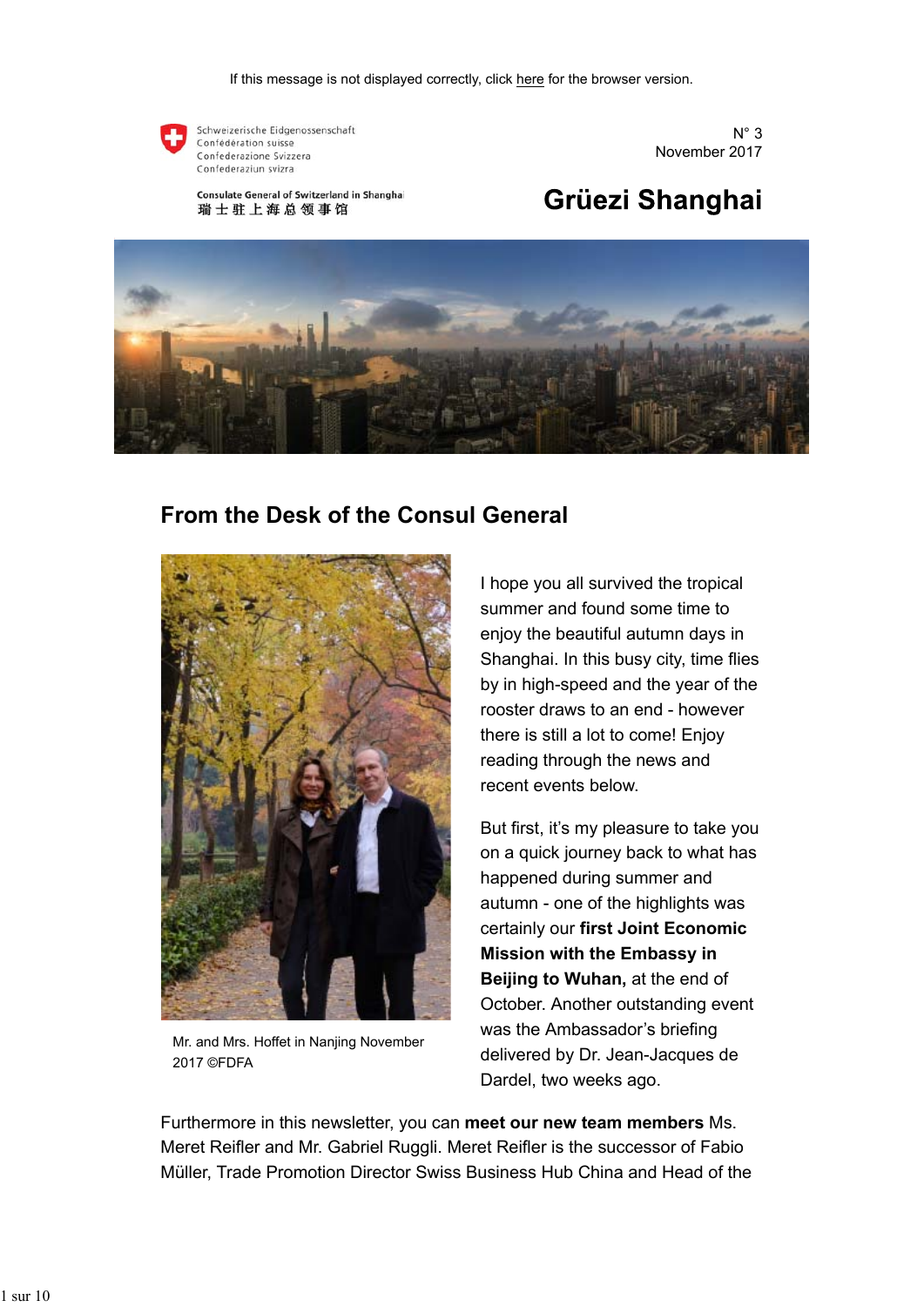Shanghai Office. Gabriel Ruggli is our new academic intern. While both of them met challenges to adapt to local peculiarities, they instantly became part of our well-working team.

Since this is the last issue of "Grüezi Shanghai" of this year, **I hereby already like to wish you a wonderful Christmas season and a good start into the New Year.** I look forward to seeing you in 2018.

Have an enjoyable read!

Alexander Hoffet Consul General

### **CONTENTS**

News from the Consulate General of Switzerland Economic Section Cultural Highlights - Save the dates! Pro Helvetia Shanghai Swiss Business Hub swissnex China SwissCham Shanghai Swiss Centers China

### **News from the Consulate General of Switzerland**

# **Winter offers 2017 / 2018 OSA youth**



Please find all programs, registration and information here:

swisscommunity.org/youth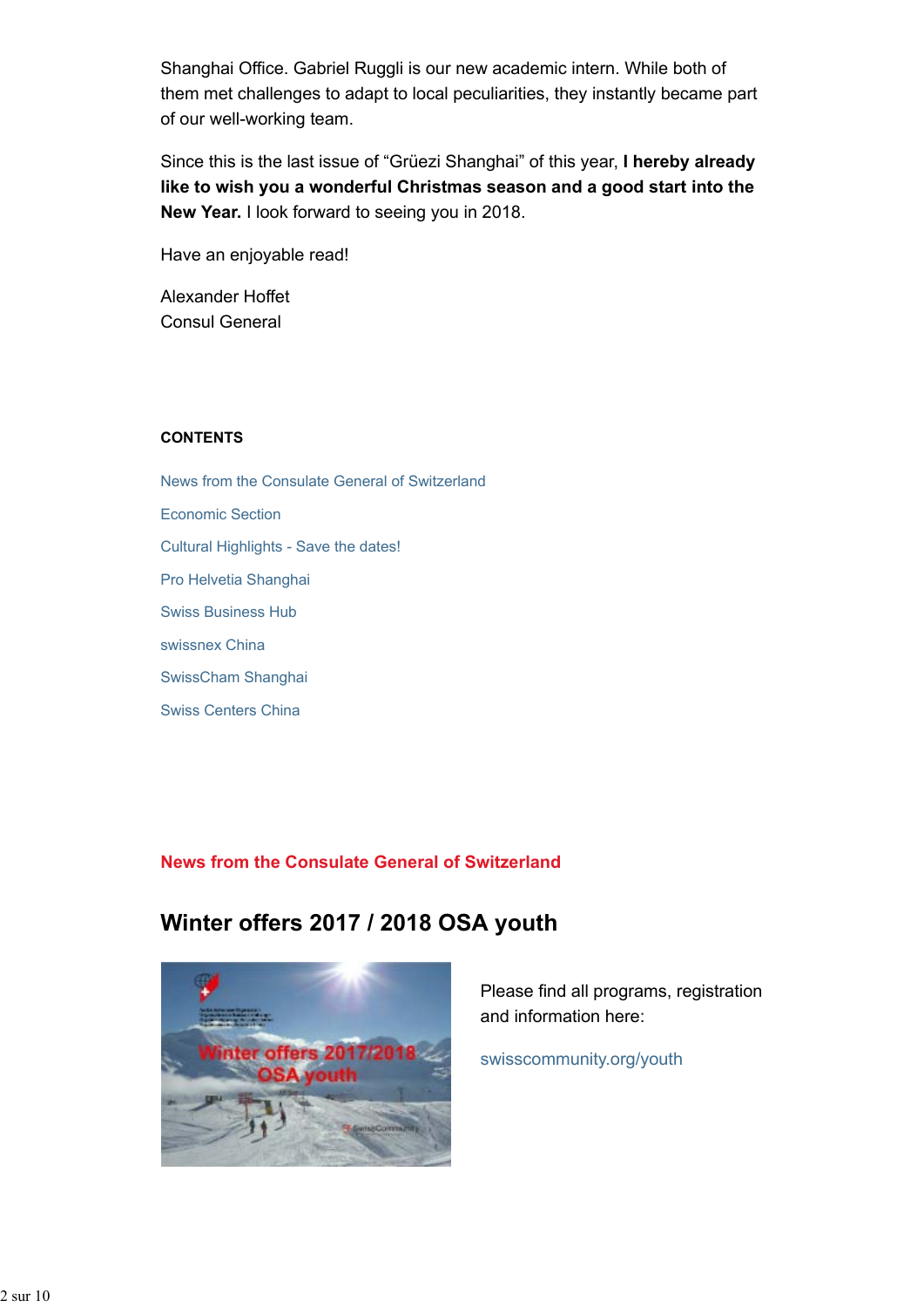### **Gabriel Ruggli, Academic Intern**



Portrait Gabriel Ruggli ©RUG

Gabriel was born and raised in Zurich and Winterthur. After having touched China firstly through a selfopened Smartphone repair shop, he soon decided to focus on this country in his studies, which he started in 2014 in Zurich. He obtained his Bachelor's degree in Political Science, Law and Sinology from the University of Zurich in summer 2017.

Gabriel gained first experiences in China in an exchange semester in 2015 at the East China Normal University (ECNU) in Shanghai. There he took classes in Chinese and fell for the energetic and vigorous side of China. In his free time he enjoys playing basketball and badminton.

### **Economic Section**

### **Economic Mission to Wuhan**



Consul General Alexander Hoffet accompanied the first joint Economic Mission with the Swiss Embassy between

On October 30 – November 1, 2017, the Swiss Embassy in Beijing and the Consulate in Shanghai organized with the support of SwissCham the first joint **Economic Mission** to Wuhan.

**Led by the Swiss Ambassador,** the delegation consisted of 26 members representing 19 Swiss companies and organizations. Their program consisted of meetings with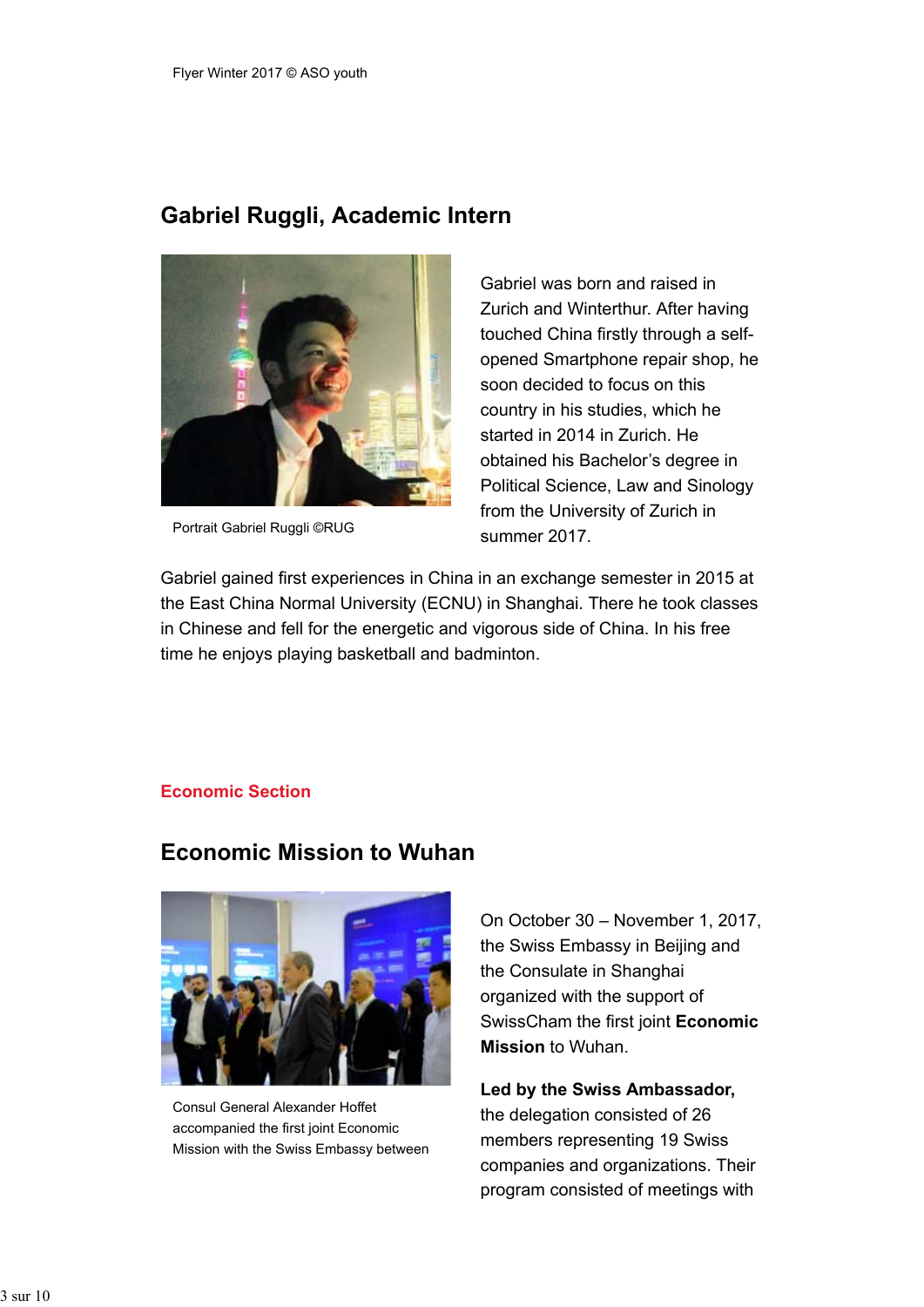30 October – 1 November 2017, here at a visit of the FiberHome Company ©GK SHA

municipal and provincial leaders as well as matchmaking events and visits with the local industry.

Next to the **good feedback** of the delegation members and their strong wish to participate in possible next missions, concrete fruits of the delegation are within reach: Several companies had follow-up meetings with their potential clients/partners and signed a MoU concerning a local cooperation on November 13.

Read the full report about the Economic Mission to Wuhan here.

#### **Cultural Highlights - Save the dates!**

Sunday, April 1, 2018 - Shanghai Oriental Art Center

#### **Verbier Festival Chamber Orchestra comes to Shanghai**

In Spring 2018, the world-famous Verbier Festival Chamber Orchestra (VFCO) will pass Shanghai on its Asia tour and enters the stage at Shanghai Oriental Art Centre for one dazzling performance on Sunday, 1st April 2018. Additionally to the orchestra's performance, the VFCO's violin and piano soloists Daniel Lozakovitj and George Li will give a separate recital in the morning. The tour has been recently announced so more details will follow soon: verbierfestival.com

Friday, June 8 - Sunday, October 7, 2018 - Yuz Museum

### **Charlie Chaplin. A Vision - Chaplin Exhibition launches in Shanghai in June**

In 2011, the Charles Chaplin Archive was entrusted to the Musée de l'Elysée in Lausanne. The collection consists of 20,000 negatives, prints and original albums covering 60 years of the professional and private life of the filmmaker. Conceived of as a major international project, the exhibition of the Musée de l'Elysée *Charlie Chaplin*. A Vision will be presented at the Yuz Museum in Shanghai from June 8 to October 7, 2018

### **Pro Helvetia Shanghai**

### **New media art exhibition**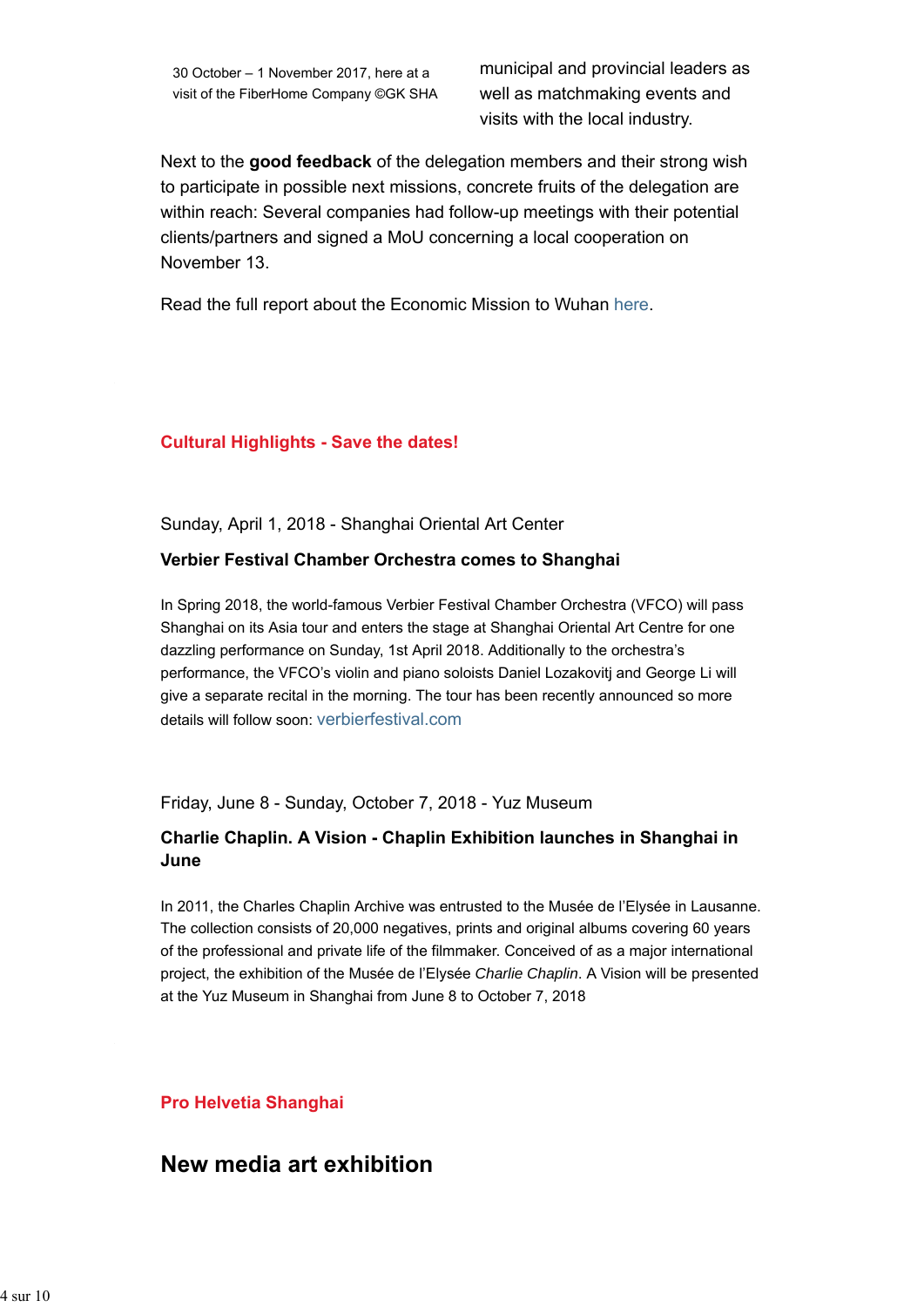Installation view at House of Electronic Arts Basel. Photographer: Gina Folly. Courtesy of the artists. Provided by Chronus Art Center and Pro Helvetia Shanghai, Swiss Arts Council.

### **unREAL. The Algorithmic Present**

What is real? Art has always been a testbed of this notion. The exhibition unReal. The Algorithmic Present is a coproduction realized by Chronus Art Center (CAC Shanghai) and House of Electronic Arts (HeK Basel), under the auspices of Pro Helvetia Shanghai.

It premiered at HeK from June to August earlier this year, before its

presentation at CAC from **November 11, 2017 to January 21, 2018.**

This exhibition shows the audience how to confront their daily digital reality of bits and bytes through 23 works by international artists. Several works on display are specifically realized for this exhibition, such as new creations by Swiss artists **Cod.Act, Pe Lang** and **Zahra Poonawala.**

By presenting poetic installations and immersive projections, this exhibition reveals a new reality that situates itself in the materiality of media informed by data fluxes. Such is exactly the core of our contemporary experience.

Find out more at: prohelvetia.cn

### **Swiss Business Hub**

# **Swiss Business Hub presented at Low Carbon Expo 2017**



On Sep. 26th, 2017, Yves Morath, Head of Swiss Business Hub China, had the honor to participate at the Plenary Forum of the Zhenjiang International Low Carbon Expo 2017 on behalf of the Embassy of Switzerland in China.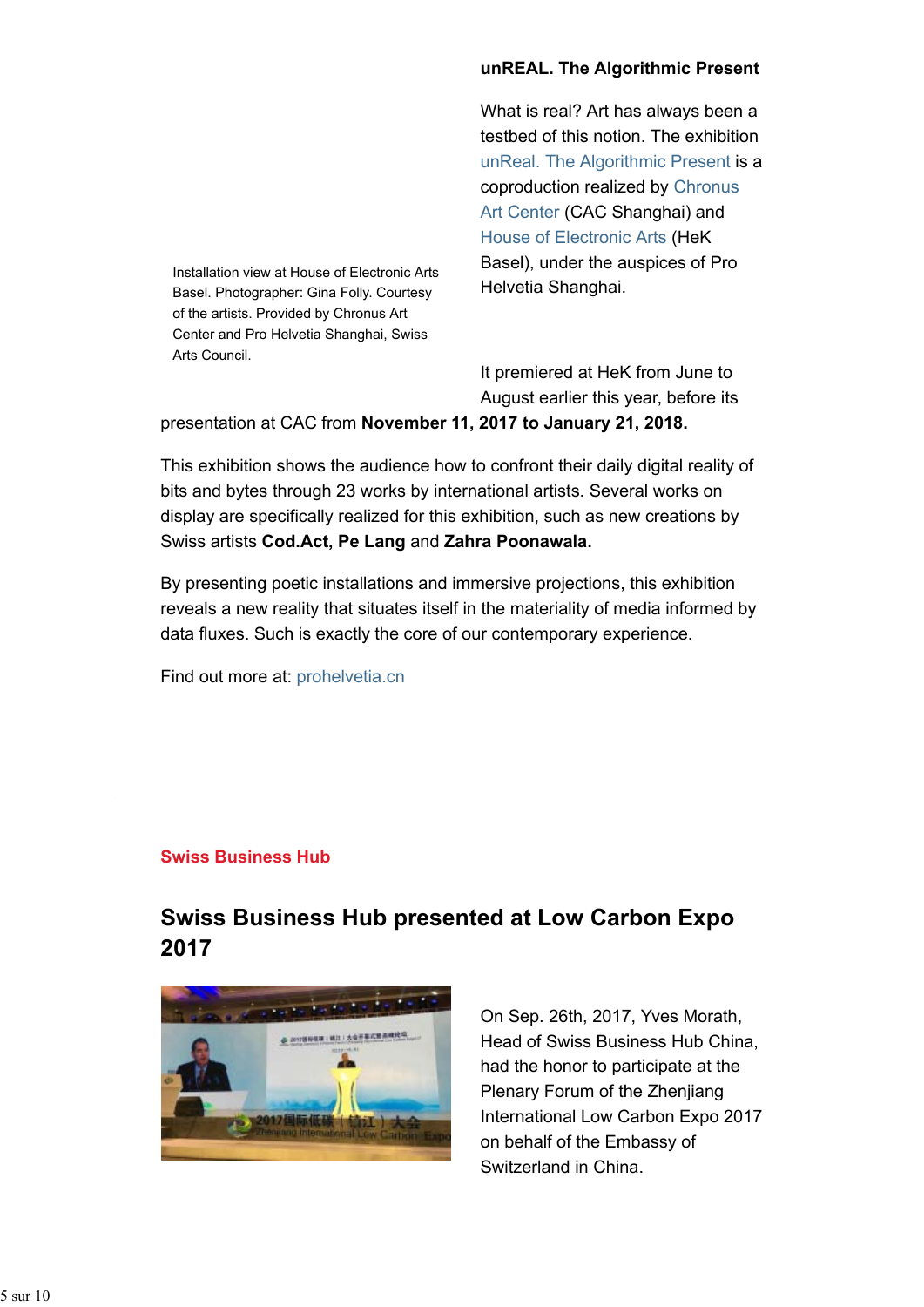Yves Morath, Head of Swiss Business Hub China at the Zhenjiang International Low Carbon Expo 2017 @GK SHA

Yves Morath's Forum Speech emphasized not only on the **significance of Cleantech in Switzerland** but also on the fruitful

Sino-Swiss cooperation in this sector.

Switzerland and China are working together in many areas of environmental protection and climate change mitigation. The Sino-Swiss Low Carbon Cities (SSLCC) project and the Sino-Swiss Zhenjiang Ecological Industry Park are great examples for this good collaboration. **Our countries will continue the strong collaboration** and advance together into a low carbon future!

# **Ms. Meret Reifler, New Trade Promotion Director SBH China / Head of Shanghai Office**



Portrait Meret Reifler ©RFE

**Meret Reifler** was born in Basel where she spent her childhood years before her family moved to Grellingen, Basel-Country. Later she studied International Relations at the Graduate Institute of International Studies in Geneva. Upon graduation she decided to move to China to make her own assessment of China's extremely fast economic development. In Beijing she learned Chinese at Tsinghua University and worked as a freelancer for a Swiss start-up. When she left China to join Swiss Re's emerging risk management team in Zürich in 2013, she was sure to come back. Mrs Reifler continued working in the insurance industry for the Baloise

Group and on her assignment at Öbu, an association for sustainable Business tailored to Swiss SMEs.

This September 2017 Mrs Reifler started as the Trade Promotion Director at the Swiss Business Hub China in Shanghai. She supports Swiss companies in their export endeavors. Together with her team she bridges the needs and interests between them and their local partners or experts. It is what she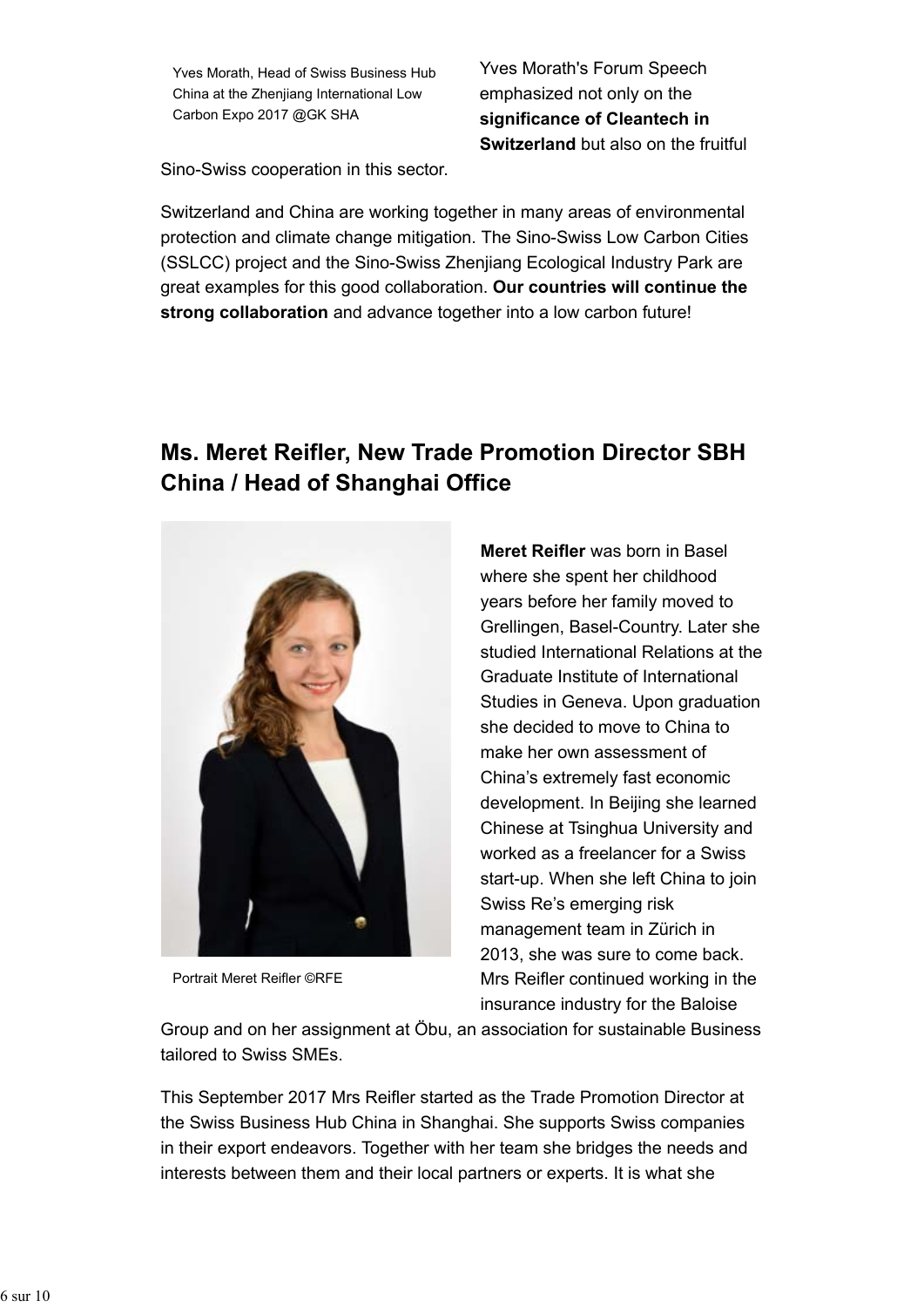deeply enjoys about her job – helping to build something new and overcoming hurdles.

### **swissnex China**

# **New colleagues to the team**



The Bund Shanghai ©ISG

With the last warming rays of sunlight, this beautiful autumn comes to an end. We gently prepare for the next year already.

Since the last "Grüezi" we welcomed new colleagues to the team. **Dr. Felix Moesner** joined the team as new CEO in August and settled with his family.

A couple of weeks later **Ms. Yuan JING,** Project Leader Academic Relations and **Ms. Jing QIN,** Project Leader Communication, joined the team. New faces in swissnex China's Shanghai office and you will see and meet them on upcoming events for sure!

# **We shook about 600 visitor's hands**



EMBA University of Zurich ©ISG

The hot summer did not prevent us from slowing things down. We shook about 600 visitor's hands and shared insights on **how to do business in China.**

Depending on the requirements of the visiting groups, we prepared more tailored programs, which had been very well received. For example for this year's **EMBA**

**University of Zurich**, we prepared a small work shop, where the students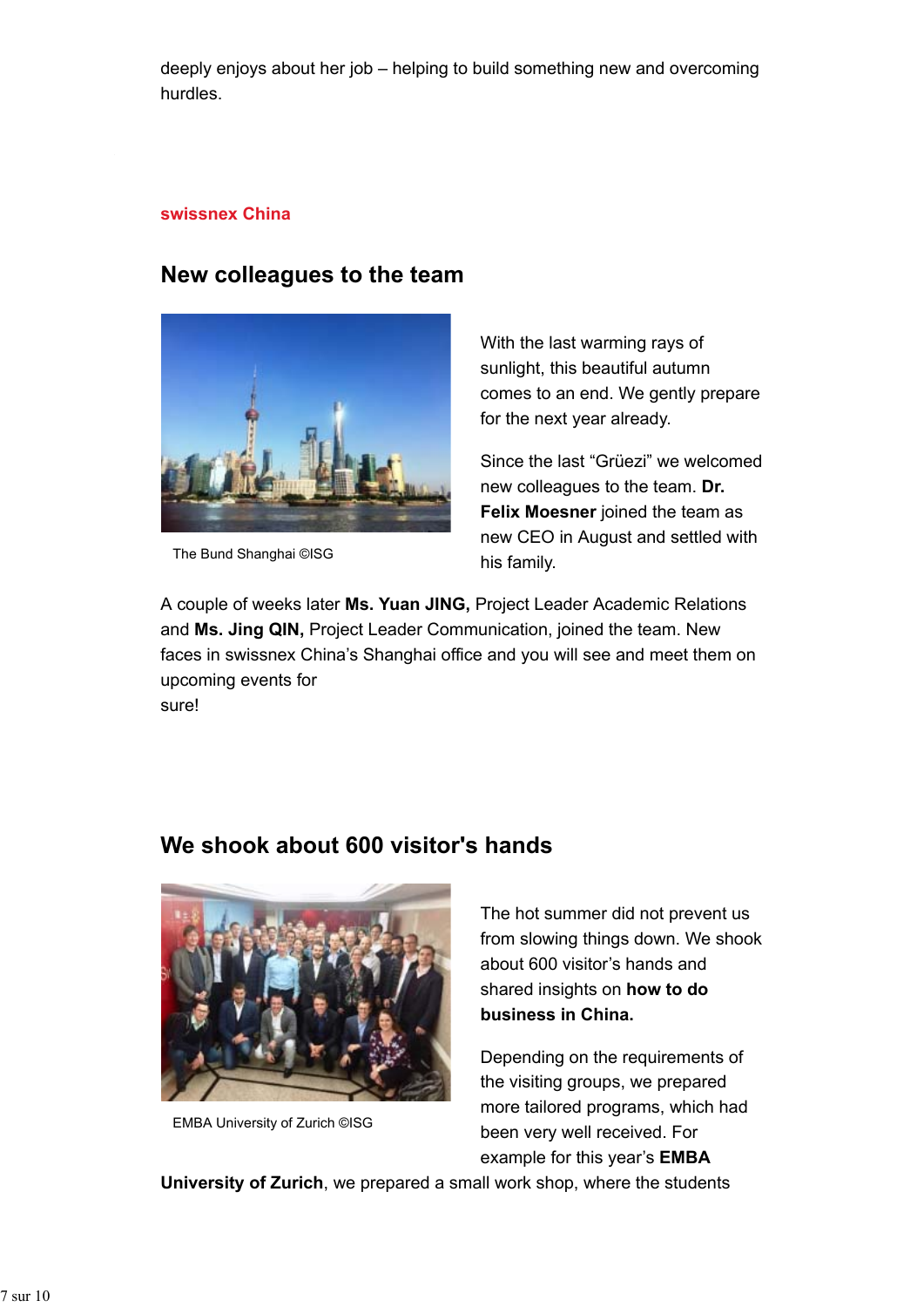gained insights from two local experts present. It gave them the opportunity to ask detailed questions, and to benefit from their experience in doing business in China.

# **For the agenda**

Here's what's keeping us busy in the next weeks and months to come:



27. Nov. CSEM Technology Workshop in Shanghai 05. Dec. Drug Discovery Event Shanghai

If you would like to know more about these events, or meet up with us, do not hesitate to get in touch with us or drop by!!

You find news on our website, through our postings on wechat, Facebook, LinkedIn and of course by signing up to our newsletter!

See you soon! Team swissnex China

### **SwissCham Shanghai**

### **The Bridge Magazine**



In this issue of **The Bridge,** the topic of managing the problem of piracy is addressed, as well as what can be done in order to achieve the best results. As China is moving towards an innovation economy, the necessity for a stronger protection of IP rights is growing, which is why we explore this concern in this issue of The Bridge.

It is also our pleasure to present you with an interview with Sinodis' CEO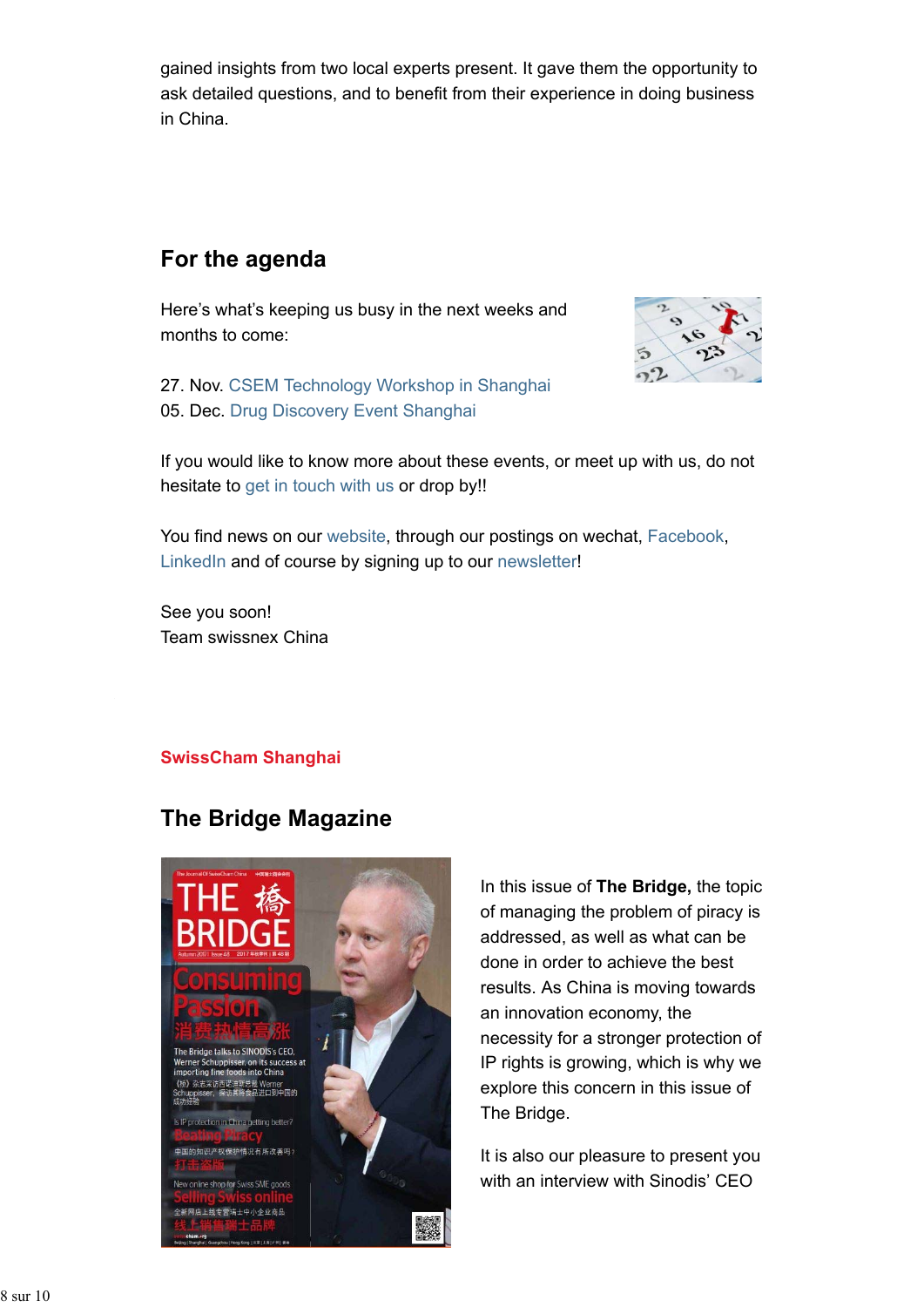

The Bridge Journal ©SwissCham

Werner Schuppisser. He shares his experiences as the head of a large food importer, which imports many leading Swiss brands to the Chinese market.

To access The Bridge, please follow this link: The Bridge Magazine

# **Follow us on WeChat**

Scan our WeChat QR Code to keep posted on SwissCham's news, events, benefits and more...

### Our NEW ADDRESS:

Carlton Building, Room 1133, 11F, No.21 Huanghe Road, Shanghai 200003, P.R. China +86 21 5368 1269

中国上海市黄河路21号鸿祥大厦1133室 邮编200003 电 话:+86 21 5368 1269



WeChat QR Code ©SwissCham

### **Swiss Centers China**

# **Contribute to the Swiss China Business Survey**



The Swiss Centers China kindly invite you to give your input by participating in the **2017/18 China Business Survey,** presented in collaboration with CEIBS.

The survey collects by far the largest number of replies in China and the only one that includes the opinion of managers of Chinese